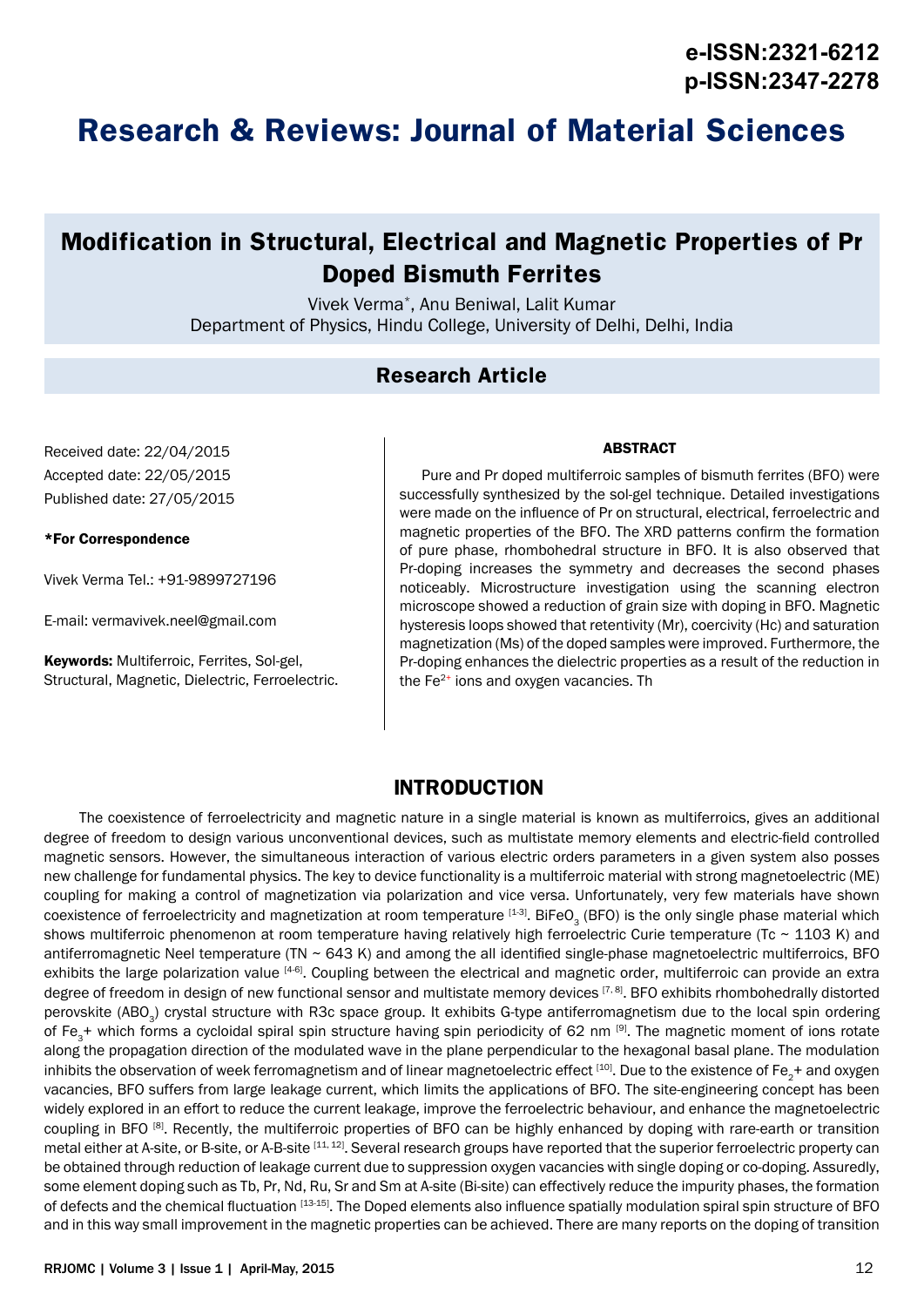# **e-ISSN:2321-6212 p-ISSN:2347-2278**

metal ions such as Co, Cr, Ti, Mn, Zn etc. at B-site (Fe-site) in BFO with the enhance magnetoelectric properties [16, 17]. It is observed that the electrical properties of BFO ceramics improved by doping of trivalent La<sub>3</sub>+ and other dopants at Bi<sub>3</sub>+ site. [18-19] suggested that La<sub>3</sub>+ doping in BFO effectively reduce the concentration of charge defects and dielectric losses. It is, therefore, clear that rare-earth ion doping at B-site in BFO compound is worthwhile in observing the improved properties as compare to undoped BFO. In recent years, some studies on the multiferroic properties of Pr-doped BFO have been reported, where Pr<sub>T</sub>+ doping has been explored for reducing oxygen vacancies in BFO ceramics due to the Pr-O bond been stronger than the Bi-O bond [12]. However, no detailed reports are available in the literature on the magnetic, electrical and dielectric properties of Pr-doped BFO ceramics so far. In this paper, the strategy of Pr doping was adopted for the enhanced ferroelectric and magnetic properties in BFO. Pr ions were introduced in A-site of BFO, and attempt to a systematic study on structural, dielectric, electric polarization and magnetic properties of doped bismuth ferrites.

#### **EXPERIMENTAL**

 In recent years, the sol-gel technique has emerged as a versatile method for synthesizing different inorganic materials. Apart from the advantage of low temperature synthesis a sol-gel route make it possible to obtain pure phase materials. Pure and doped Bi1-xPrxFeO3 samples where  $0 \le x \ge 0.20$  in step of 0.1 namely, BiFeO<sub>3</sub> (BFO), BiO.9Pr0.1FeO<sub>3</sub> (BFO<sub>1</sub>), BiO.8Pr0.2FeO<sub>3</sub> (BFO<sub>2</sub>), were successfully synthesized by the sol-gel technique. The precursor solutions were prepared by using highly pure Bi(NO3)3.5H2O, Fe(NO3)3.9H2O, Pr(NO3)3.6H2O as the starting materials and distilled water as a solvent. The stoichiometric ratio of these materials were dissolved in the distilled water and HNO3 to form the aqueous solutions. Citric acid was subsequently added as a complexing agent in an appropriate proportion to the above solution under constant stirring. The resultant solution was then evaporated and dried at approximately 80°C on a hot plate under continuous stirring to obtain xerogel powders .Then the xerogel powders were grinded in the agate mortar. The obtained powder samples were annealed at 600°C for 4h in order to obtain the pure phase. The well dense pallets of different samples were obtained by applying hydraulic pressure of 10 ton for the well grinded powder mixed with PVA solution and subsequently sintered at 6500C for half four hours. Both sides of pallets were polished with silver paste for electric characterization. The initial investigation of structural and microstructure analysis was carried out by Philips X'Pert x-ray diffractometer using CuKα radiation with wavelength 1.54 Å. The room temperature magnetic measurements were performed with vibrating sample magnetometer (VSM). The dielectric measurements were performed with the help of Precision 6500B Impedance Analyzer. The ferroelectric were carried out using the Automatic P–E Loop Tracer.

#### **RESULTS AND DISCUSSION**

The XRD patterns for pure and Pr-doped BFO samples are shown in Figure 1. Pure sample show few impurity peaks (marked by  $*$  in Figure 1) of Bi2FeO9 (2 $\theta$  = 27.6°) and Bi36Fe2O57 (2 $\theta$  = 32.8°), while no impurity peaks are observed for compositions of  $x = 0.1$  and 0.2, which indicates that Pr doping in BFO at A-site is helpful in reducing the secondary phases. The occurrence of secondary phases is generally observed in pure BFO due to the kinetics of phase formation and high volatility of bismuth. The crystal structure of the pristine sample shows the distorted pervoskite structure with rhombohedral lattice type and R3c space group.





All the XRD patterns demonstrate that the sharp peaks correspond to the diffraction from (012), (014), (110), (006), (202), (116), (122), (018) and (214) planes of the rhombohedral structure of BFO. With increasing Pr concentration in BFO, the XRD pattern is observed to shift towards higher 2θ value as shown in Figure 1(b). This shift in the XRD patterns indicates that the dopants get substituted in the BFO lattice. Also, the separated peaks corresponding to the planes (104) and (110); (006) and (202) around 2θ values range of ~31.4º-32.4º, 38.7º-39.7º respectively, are tending to merge in to one broadened peak, for doped samples. However, it can be seen that the peaks are still split in accordance with the rhombohedral distortion but the splitting degree is reduced in consistence with reduced rotation angle, which indicates that the rhombohedral distortion reduces toward to orthorhombic by Pr doping, but it does not change into orthorhombic completely. The similar kind of phase transformation behaviour was also observed in La-doped BiFeO3 ceramics by Cheng et al [20]. Thus, the undertaken structural investigation of Bi1-xPrxFeO3 system revealed a sequence of the substitution-driven first-order phase transition. (Figure 1).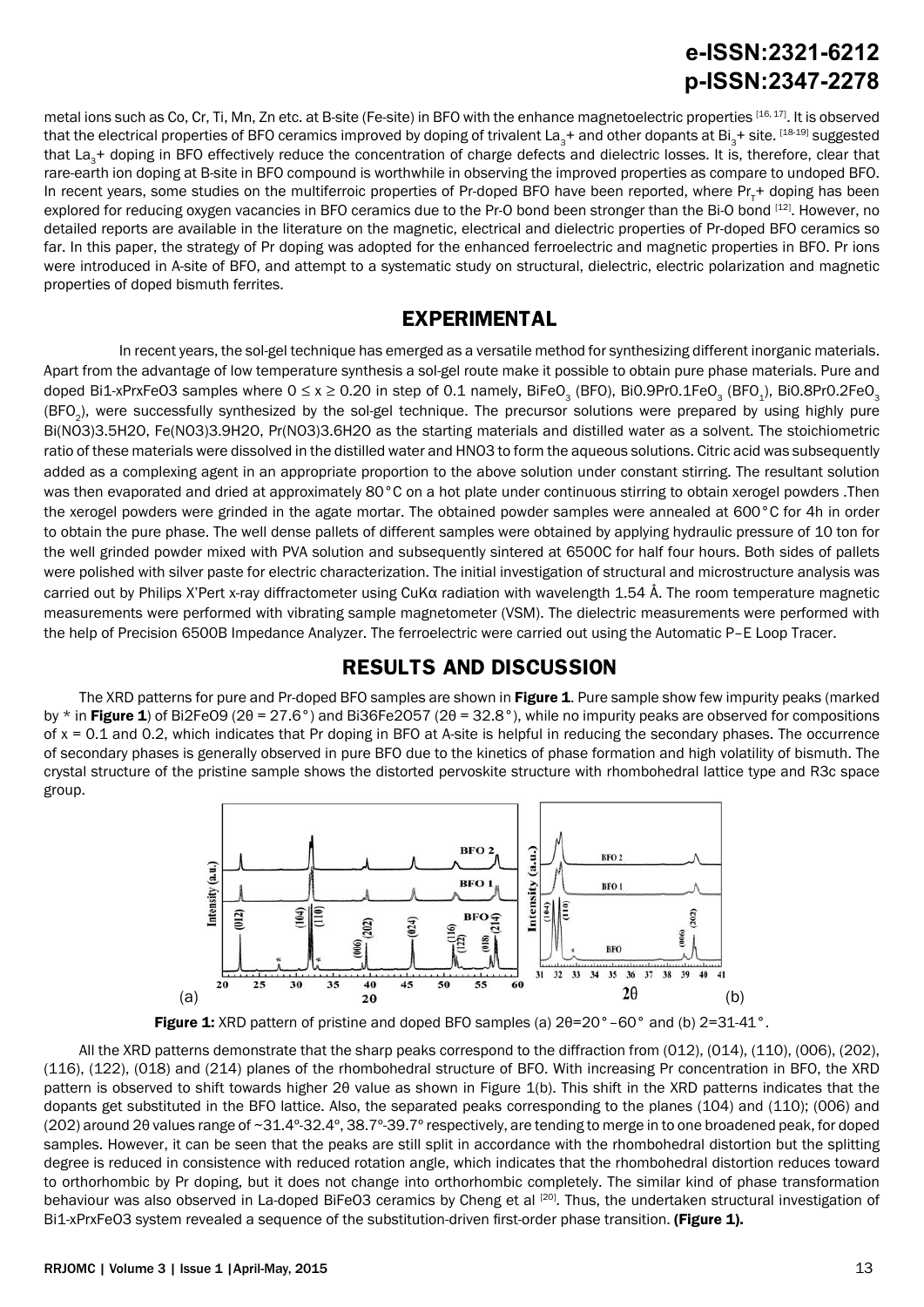# **e-ISSN:2321-6212 p-ISSN:2347-2278**

Figure 2 shows the scanning electron micrograph (SEM) of pure and doped BFO samples. The morphology of the samples is dense and uniform. All the samples have clear and small grains as well as grain boundaries. Grain sizes of doped samples were found to decrease with doping. The decreased aspect ratio of the grains improves the density of the samples (resulting in the high resistivity of the samples). It means that Pr doping can suppress grain growth and lead to small grain sizes in the materials as we can observe from SEM of BFO2 sample. The decrease in grain size may be attributed to the difference in the ionic radius of Bi3+ and Pr3+. Kirkendall effect may be the another reason for reduction in grain size due to doping which arise due to diffusion rates of constituting elements of the compounds. It is also noted from the literature that the decrease in the grain size is attributed to the suppressed oxygen vacancies as a result of Pr doping, since it is the oxygen vacancies motion during the sintering process which facilitates the grain growth [21].



Figure 2: SEM micrographs for pristine and doped BFO samples.

Figure 3 shows the M-H loops for pure and doped bismuth ferrites at room temperature. Parameters such as saturation magnetization and coercivity were determined from the M-H curves. All the samples show magnetic hysteresis loops representing weak ferromagnetic (FM) behaviour. The parent compound (BFO) is reported to G-type antiferromagnetic due to local spin ordering of Fe3+ at room temperature. The M-H loops show a magnetization of 0.22 emu/g for BFO sample and no tendency to saturate up to the maximum applied field of 2T. We obtained a remnant magnetization 2Mr = 0.042 emu/g and coercivity of 2Hc = 964 Oe for BFO sample. With Pr doping magnetization increases to 0.39 emu/g, remnant magnetization 2Mr = 0.196 emu/g and coercivity decreases to 2Hc = 500 Oe for BFO2 sample. It is clear that Pr doping plays the dominant role towards the increase in the magnetization of BFO samples. At the same time, there are several reports that show the FM like magnetic hysteresis in pure BFO compound. It is, therefore, questionable whether the room temperature weak FM character is intrinsic or extrinsic magnetic property of BFO. It may arises due to impurities of  $\gamma$ -Fe3O4 of Fe3O4. Since the observed coercivity for  $\gamma$ -Fe3O4 and Fe3O4 are 450 Oe and 25 Oe respectively. In the present study, the observed coercivity of BFO is about 482 Oe, which differ those of  $\gamma$ -Fe3O4 and Fe3O4 ruling out their presence as secondary phase. The other possibility is the presence of the Bi25FeO39 phase which can be confirmed by the XRD pattern. With Pr doping in BSFO sample the Bi25FeO39 impurity phase gets suppressed and as a result of this the coercivity and remnant magnetization decreased substantially. The XRD results reveald that Pr doping improve the phase formation of bismuth ferrites. In BFO, Fe3+ ion is surrounded by the six O2- ions and O2- ion is the common apex of two adjacent FeO6 octahedra. The ionic size of Bi3+ is larger than that of substituted Pr3+ ions. Substitution of smaller ionic size elements, at Bi3+-site, decreases the average A-site ionic size which in turn decreases tolerance factor. This, in-turn increase the octahedral tilt and change in the Fe-O-Fe bond angle and Fe-O bond distances which affacts the superexchange interaction between the two antiferromagnetically aligned Fe3+-ions with possibility of canted structure which in turn an enhancement in ferromagnetic nature of the samples [22]. Therefore, 3d moments of Fe3+ ions align ferromagnetically with the 4f spin-moment of the Pr3+ ions and ferromagnetic exchange interaction between the Pr3+ and Fe3+ magnetic ions improve the magnetization in BFO1 and BFO2 samples. Though the M-H curves show non-linear behavior but magnetization curves do not exhibit any tendency to saturate even at 2T, which may be due to the uncompesated antiferromagnetic nature persisting in the samples.



Figure 3: M-H loops for pristine and doped BFO samples.

Frequency dependent dielectric properties of pure and doped BFO samples were measured at room temperature in the frequency range of 100 Hz to 1 MHz as shown in Figure 4. It is observed that real part of dielectric ( $\varepsilon$ ') is decreased rapidly by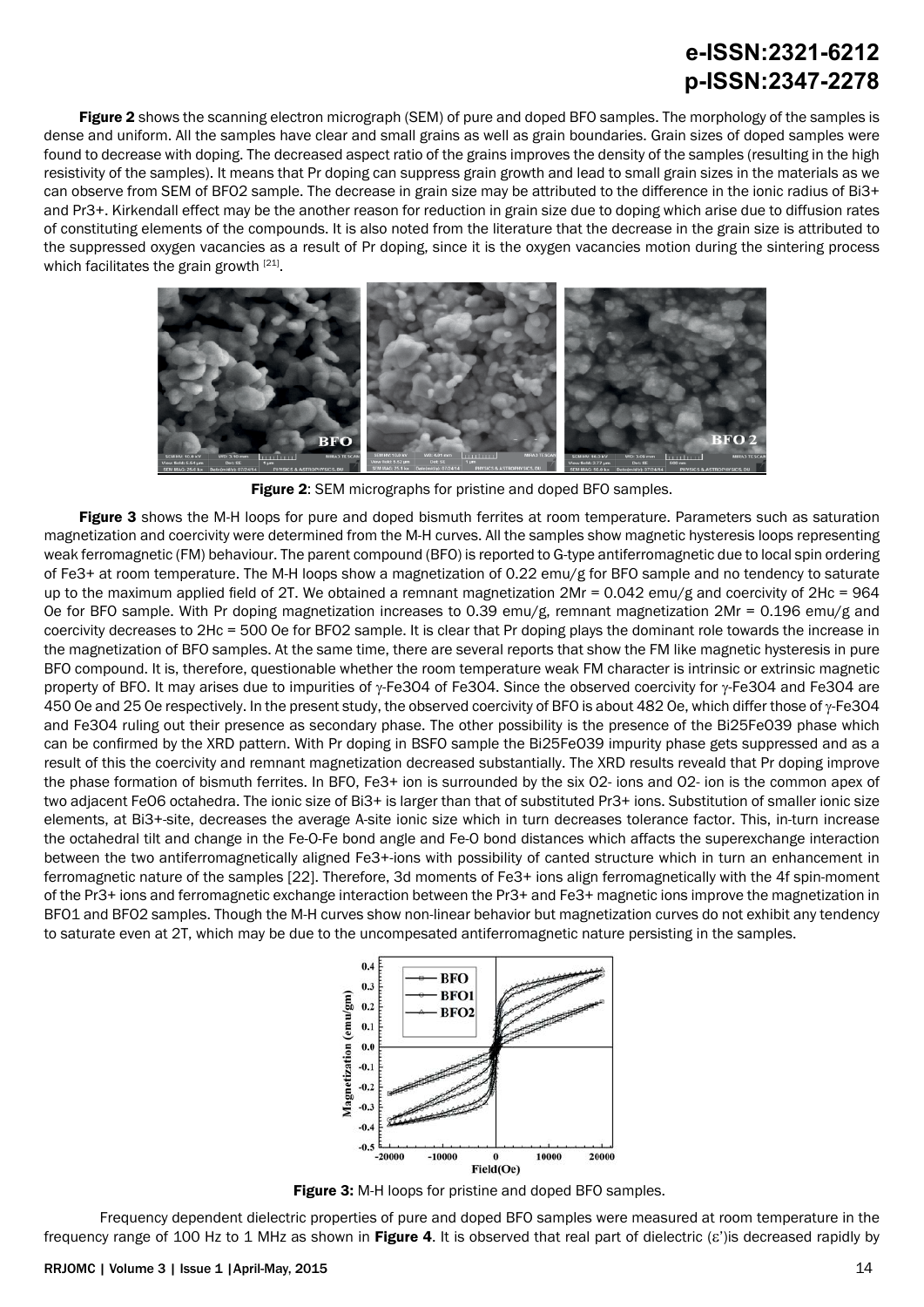# **e-ISSN:2321-6212 p-ISSN:2347-2278**

increasing frequency and become independent at high frequencies. The decrement in (ε' is attributed to the dielectric relaxation. The dielectric desperson can be explained by Koop's theory. According to this theory the decrement in (ε' with increasing frequency is assigned to the fact that atoms in the dielectric material need a finite time to align up their axis in the applied field direction. As the frequency of the electric field increases, a point is reached when charge carriers of dielectric do not follow with the frequency of the applied electric field and value of (ε' is decreased. With further increase in the frequency of the applied field, at last, the polarization would hardly have started to move before the field reverses and makes no contribution to polarization and so (ε' become independent at high frequencies. Another very important point of the decrement in dielectric constant is related with the hopping of the electrons from Fe2+ to Fe3+ ions. At low frequency, flectric field does not provide enough energy to electron for hopping but as we increase the frequency of electric field then it provides sufficient energy and a point is reached when hopping of electron is started from Fe2+ to Fe3+ ions. Therefore, the conductivity of the dielectric increases as frequency is increased and hence a decrement occure in  $(\varepsilon')^{[23]}$ .



Figure 4: Variation of dielectric constant and loss tangent with frequency for pristine and doped BFO samples.

On doping with Pr the value of dielectric constant increases. At a frequency of 1kHz the value of the dielectric constant for BFO sample is 27.6 which increases to 308.3 for BFO1 and 63.76 for BFO2 sample. BFO2 sample shows a very low dielectric dispersion similar behavior to undoped BFO. Percentage increase of dielectric constant (ε′) and loss((ε′′) from 2MHz to 100Hz is 28.7% and 382% in case of BFO2 sample and for BFO1 it is 469.4% and 849.6% respectively. For undoped BFO, it is 32% and 671.4% respectively. Intrinsic value of dielectric constant which is generally the value at high frequency is also high in case of Pr doped samples. At 2MHz the value of dielectric constant for BFO1 and BFO2 samples are 62.09 and 54.76 respectively. In comparison the value for undoped BFO sample is 21.88. The increase in the value of intrinsic dielectric constant indicates that the Pr doping produces major structural changes in the crystalline structure of BFO and is well suggested by the X-ray diffraction patterns.



**Figure 5:** Ferroelectric hysteresis loops for pristine and doped BFO samples at room temperature.

However, the two different doping concentrations of Pr are quite different in the dielectric behaviour. While BFO1 sample show some type of relaxation behaviour as indicated by the peak in the dielectric loss, BFO2 sample show a similar behaviour to undoped BFO as a low loss material with flat loss. In fact the dielectric dispersion in BFO2 sample is even less than undoped BFO (increase of dielectric constant ((ε′) and loss((ε′′) from 2MHz to 100Hz is 28.7% and 382% in case of BFO2 sample and for undoped BFO it is 32% and 671.4% respectively). The very low dielectric dispersion in BFO2 samples also indicate that the space charge contribution due to oxygen vacancies is also reduced leading to reduced dc conductivity as confirmed by the grain size in SEM photographs.

Figure 5 shows the ferroelectric hysteresis loop measured for pure and doped BFO at room temperature. All samples show a linear loosy and unsaturated loop. With Pr doping, there is an increase in observed saturation polarization (Ps), remnant polarization (Pr) and coercive field (Ec). The remanent polarization of BFO2 is  $4.5 \mu C/cm2$ , which is much larger that that of BFO  $(2.8 \,\mu\text{C/cm2})$  sample. The improved ferroelectric property may aries from the changes of Bi-O bonds with Pr doping because the ferroelectric of BFO originates from the stereochemical activity of Bi lone pairs [24].